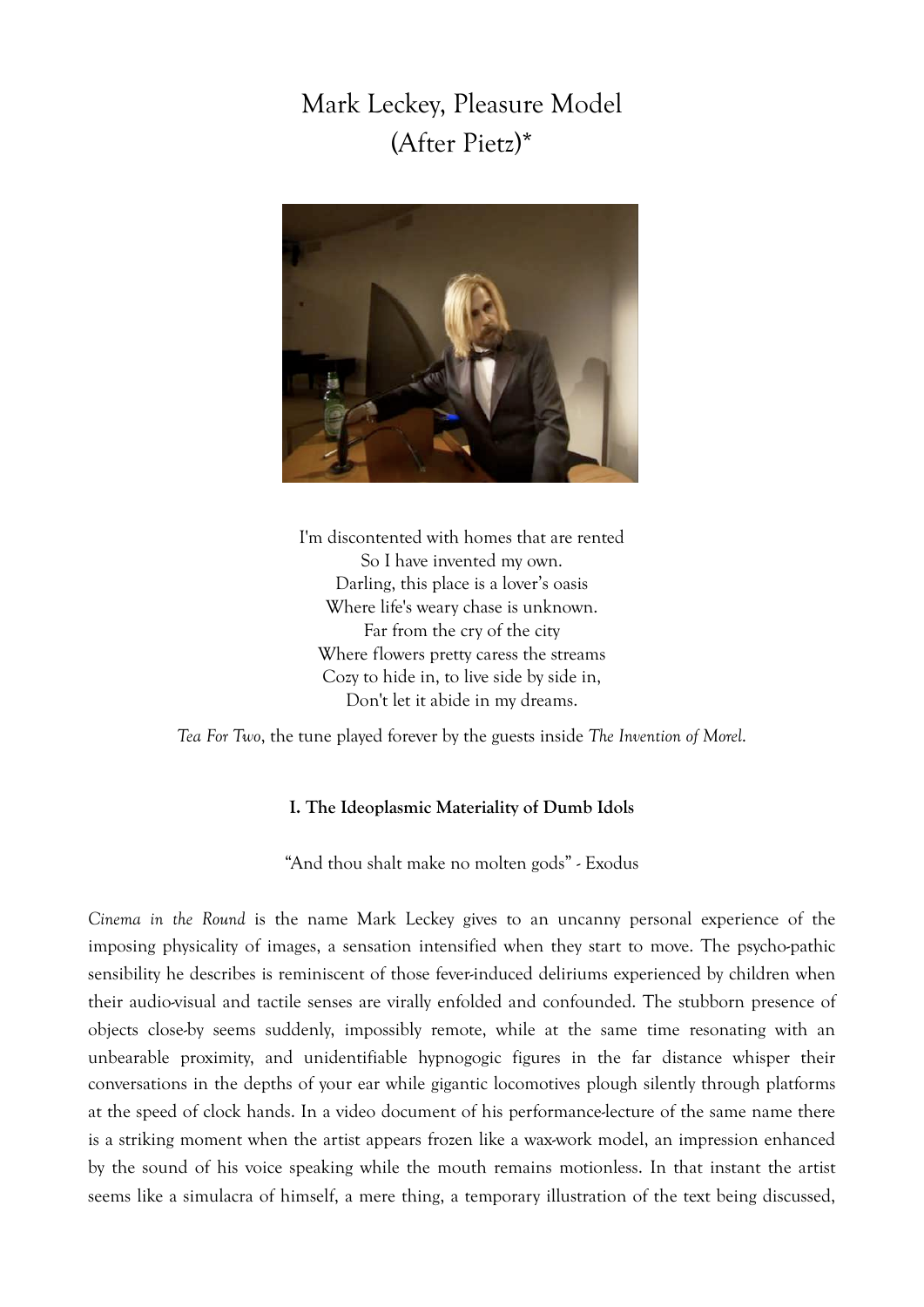the maker fixed in the very stuff of his art, like an unholy sculptural fusion of Narcissus and Pygmalion. But then "it" starts to move, and we can breathe again.

Unlike the Idol however, whose nature is iconic, the fetish is essentially characterized by its irreducible materiality. But it is not the model-maker's wax that Mark Leckey seems to be dissolving into these days but fuzzy, quantum matter. In a hallucinatory, almost psychedelic manner, like the lumps of globby, quasi-living substance that he sonically models, Mark's stuff now oozes between the luminoplasmics of digital screens and the molten metal and slow stone of monumental sculpture. So it is no simple matter, this heavy, interstitial and animated physicality that pre-occupies and ecstatically dematerializes the maker. It has been, since *Fiorucci Made me Hardcore*, a materiality bound to the physicality and perception of images and signs. Leckey matter is therefore not only the physical material itself but simultaneously the visual sense of pure, dumb, thingy-ness in its ungraspable but super-sensed presence. Such is the uncanny, tele-pathic, in-sensed stuff that turns the mind's eye inside-out and reconstitutes itself as the compound photonic material of the Leckey fetish, now seeding and swarming in the infinite, proto-plasmic expanses of the long tail.

### **II. The Animystic Dischronicity of Origins**

Enlightenment philosophers of the fetish generally identified it as a logical error in the philosophy of hypostasis: a theory about the shared nature of things spiritual and physical. For neoplatonists, beneath the surface of things present to the senses, there exist three higher or metaphysical stages of existence: the soul, the spirit (or intellect) and the One. By the time of Kant it was assumed, erroneously, that fetishism was a sub-philosophical outlook, entertained by the uncivilized, mired in sensuality, who misapprehended the imaginary demiurgic agencies informing and animating the surface characteristics and behavior of mere "things". The Greek word for spirit was *Nous*, that faculty of mind, partaking of a divine and immortal nature, which was capable of discerning true existences from mere surface impressions. In Britain the popular, colloquial expression 'nous' - pronounced "nowce" - is derived from the same root as the Greek and means pretty much what it did in the streets of Athens two thousand years ago. *Fiorucci Made Me Hardcore* is a work of 'nous' in this latter and prior sense, radically re-situated in place and time, referring simultaneously to itself, its maker and their mutual making: the E'd up scally nowce of a self-made maker, making self-identifying art from the ready-made sign-things that mark out those who have the subcultural smarts to know and those who don't, the canny maker and his work already made by the already ready-made.

Likewise, but differently, Mark's meeting with Felix, there where the tale of the cartoon cat in The Long Tail begins for its re-maker. Two precise and distinct times coincide and coalesce, fused now forever: one definable moment in history when a certain photograph of a Felix doll was taken in front of a mechanical scanner at the NBC studios in New York, 1929, and another, when the artist, searching the internet for images of "dolls, puppets or automata", found, and finds himself again and again, face-to-face with the as-yet-not, but already de- and re-materialized Felix, a remediated phantasm of its own origins endlessly repeating its loopy convolutions and "core-doll" anagrammatics. Felix, the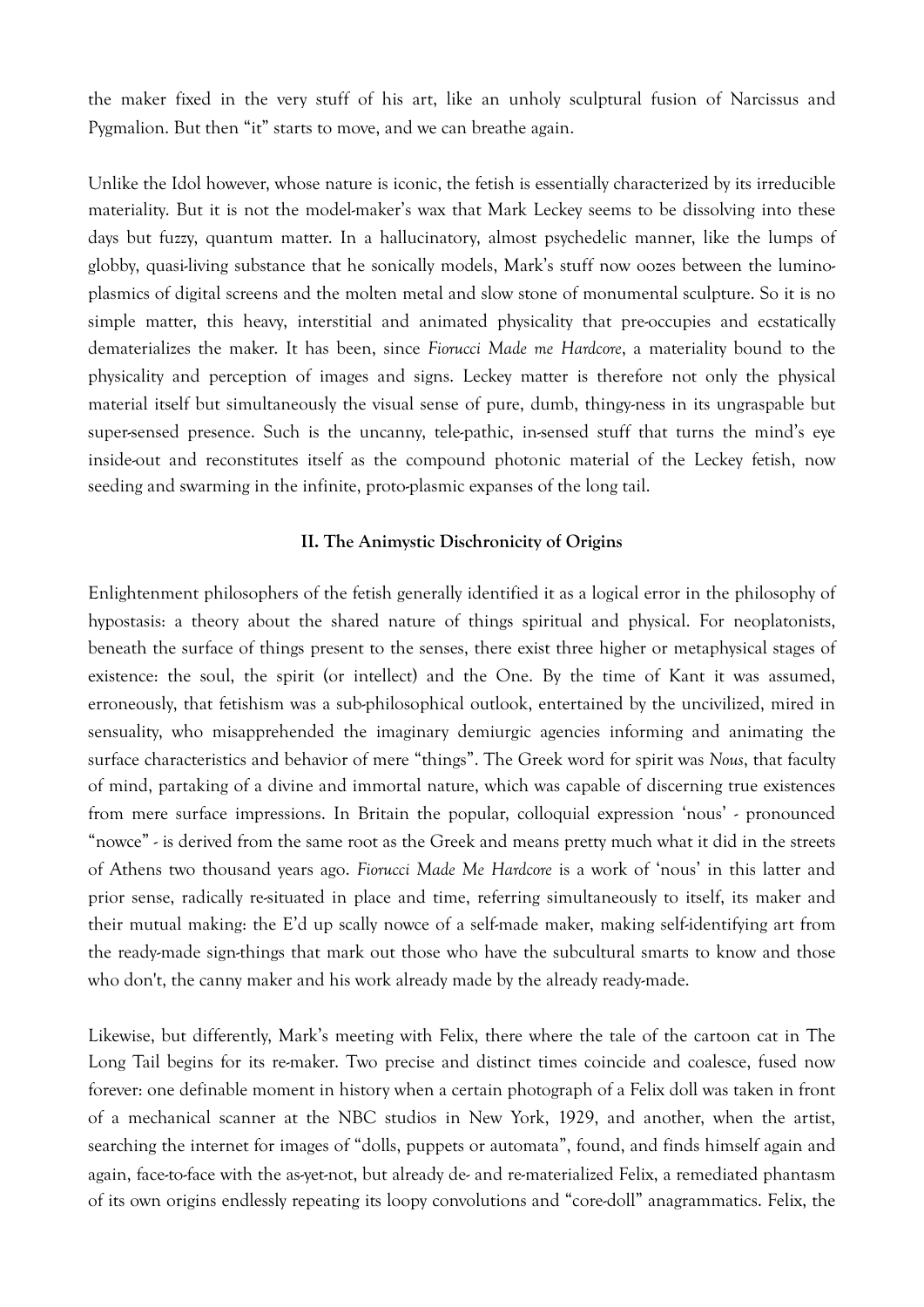discarnate emissary and radiant messenger of broadcast tele-vision, now sits, stands, leaps and bounds in the long tail that it precipitated, hand-in-discarnate-hand with Mark Leckey, the artist, who first conceived their co-joined spectral apotheosis, one day in 2007. As with *Fiorucci,* Mark's ecstatic vision of the long tail, despite being a record of an ego forging itself into transcendence, is also a performance of its delirious abduction and ecstatic obliteration, preserved for all time in the sentient record of all recordings.

### **III. The Enigma of Worth**

Throughout *Fiorucci* there is a siren-like refrain, the trifling fragment of an obsessively valued piece of commercial pop soul, which would have been lost without trace, were it not for the collective, resurrective desire of die-hard soullies, keeping their faith in the north of England, transubstantiated into the soundtrack of a bricolaged work of art in 1999: the opening chimes of 'I'll be There', massive at Wigan Casino and the Blackpool Mecca back in '73, recorded in 1967 by the New York girl-group The Gems.

A recurrent theme in accounts of trade between Portuguese and African merchants between the 15th and 17th century was the perceived irrationality of the latter's economic reasoning. The contemporary meaning of fetishism was constructed in the inter-cultural matrix of this long historical encounter between two alien cultures with ostensibly irreconcilable modes of evaluating worth. A thousand years of neoplatonic Christian theology had transmuted the Roman term *facticius* - used to identify 'manmade' rather than 'natural' goods - into *fetiço,* evolved to mean "false sacraments", magical amulets and man-made objects of idolatry and witchcraft. It was this latter term that Portuguese merchants brought with them to Africa and used to make sense of their new trading relationships. Like a child in a sweet shop, or an occultist in a crystal warehouse, Africans, it was believed, could make a God out of the first thing they encountered, and abandon it just as easily. Their lack of a standard measure by which a thing's worth could be calculated led Europeans to assume that African's imagined capricious equivalences between otherwise incommensurable things: like sticks and stones, gods and bones, trophies and trivia. The aesthetic philosophers of the Enlightenment, familiar with the recently coined theory of fetishism - forged on the Gold and Ivory coasts by God-fearing and clearlycalculating white Europeans - began referring to the ultimate degradation of beauty, that which has no part of the Sublime, as *läppisch* or 'trifling', a word for things whose value is woefully over-determined by those whose reason is clouded by the nebulous dazzlement of trinkets and trifles, to which they become blindly and irrationally attached.

From Fiorucci to Felix, Mark Leckey's work traverses the spectrum of cultural values from the most base to the most elevated. Of the trans-valuative powers of the long tail he tells us, chanting the alchemical mantra of Baphomet - Satanic, pagan idol of the Knights Templar, alchemists and 19th century occultists - "So above, so below. So above, so below. So above, so below".

## **IIII. Triple X Transducer**